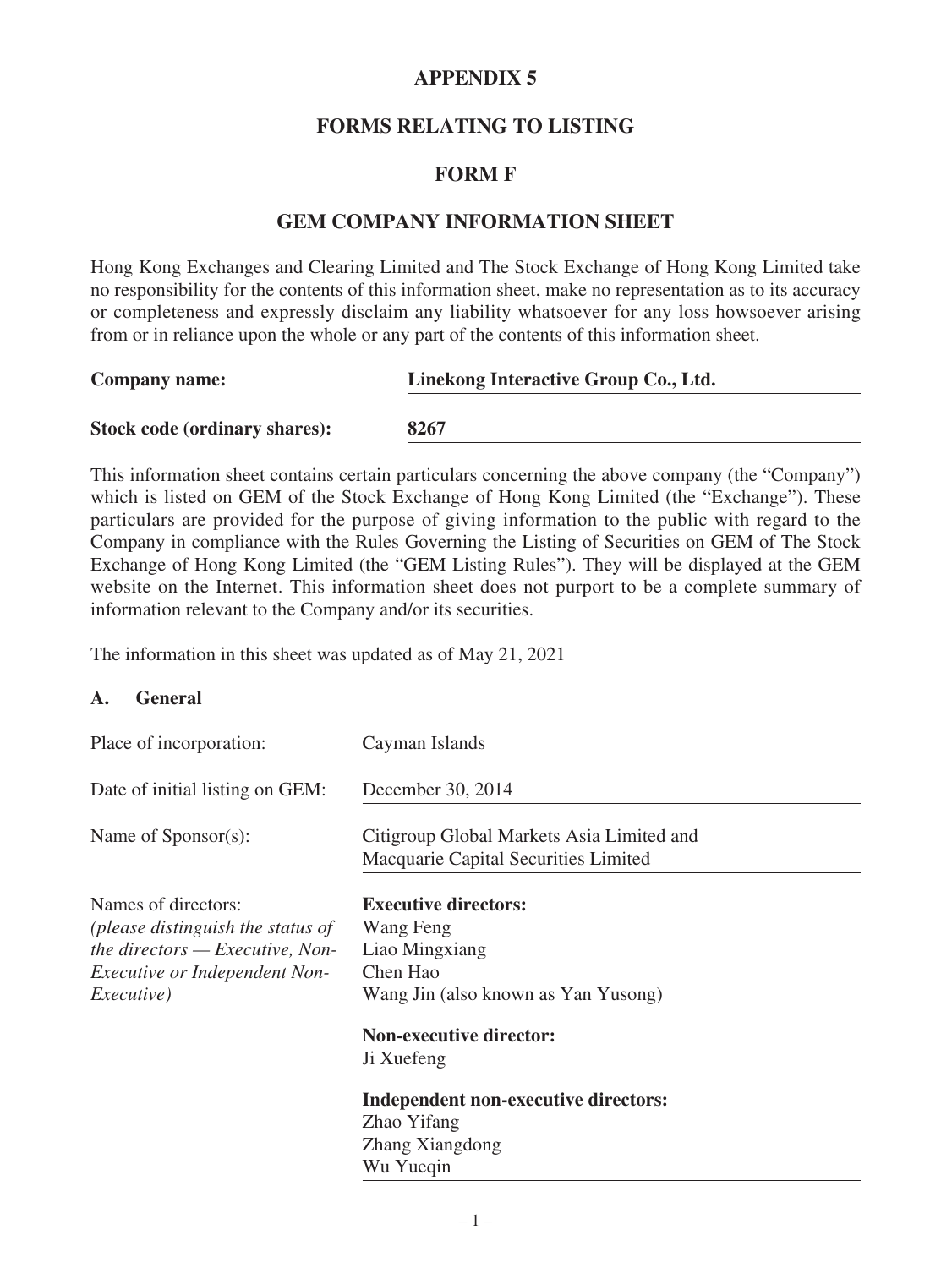Name(s) of substantial shareholder(s): (as such term is defined in rule 1.01 of the GEM Listing Rules) and their respective interests in the ordinary shares and other securities of the Company:

| <b>Name of</b><br><b>Substantial</b><br><b>Shareholder</b> | Capacity/<br><b>Nature of</b><br>interest | Number of<br><b>Shares</b> | <b>Approximate</b><br>percentage of<br>shareholding |
|------------------------------------------------------------|-------------------------------------------|----------------------------|-----------------------------------------------------|
| Wang Feng<br>(Note 1)                                      | Interest of<br>Controlled<br>Corporation  | 66,576,160                 | 21.53%                                              |
|                                                            | <b>Beneficial</b><br>Owner                | 12,640,380                 |                                                     |
| Wangfeng<br>Management<br>Limited<br>(Note 1)              | <b>Beneficial</b><br>Owner                | 66,576,160                 | 18.09%                                              |
| Starwish<br><b>Global Limited Owner</b><br>(Note 2)        | Beneficial                                | 52,318,760                 | 14.22%                                              |
| China<br>Momentum<br>Fund, L.P.<br>(Note 2)                | Interest of<br>controlled<br>corporation  | 52,318,760                 | 14.22%                                              |
| Fosun China<br>Momentum<br>Fund GP, Ltd.<br>(Note 2)       | Interest of<br>controlled<br>corporation  | 52,318,760                 | 14.22%                                              |
| Fosun<br>Momentum<br>Holdings<br>Limited<br>(Note 2)       | Interest of<br>controlled<br>corporation  | 52,318,760                 | 14.22%                                              |
| Fosun<br>Financial<br>Holdings<br>Limited<br>(Note 2)      | Interest of<br>controlled<br>corporation  | 52,318,760                 | 14.22%                                              |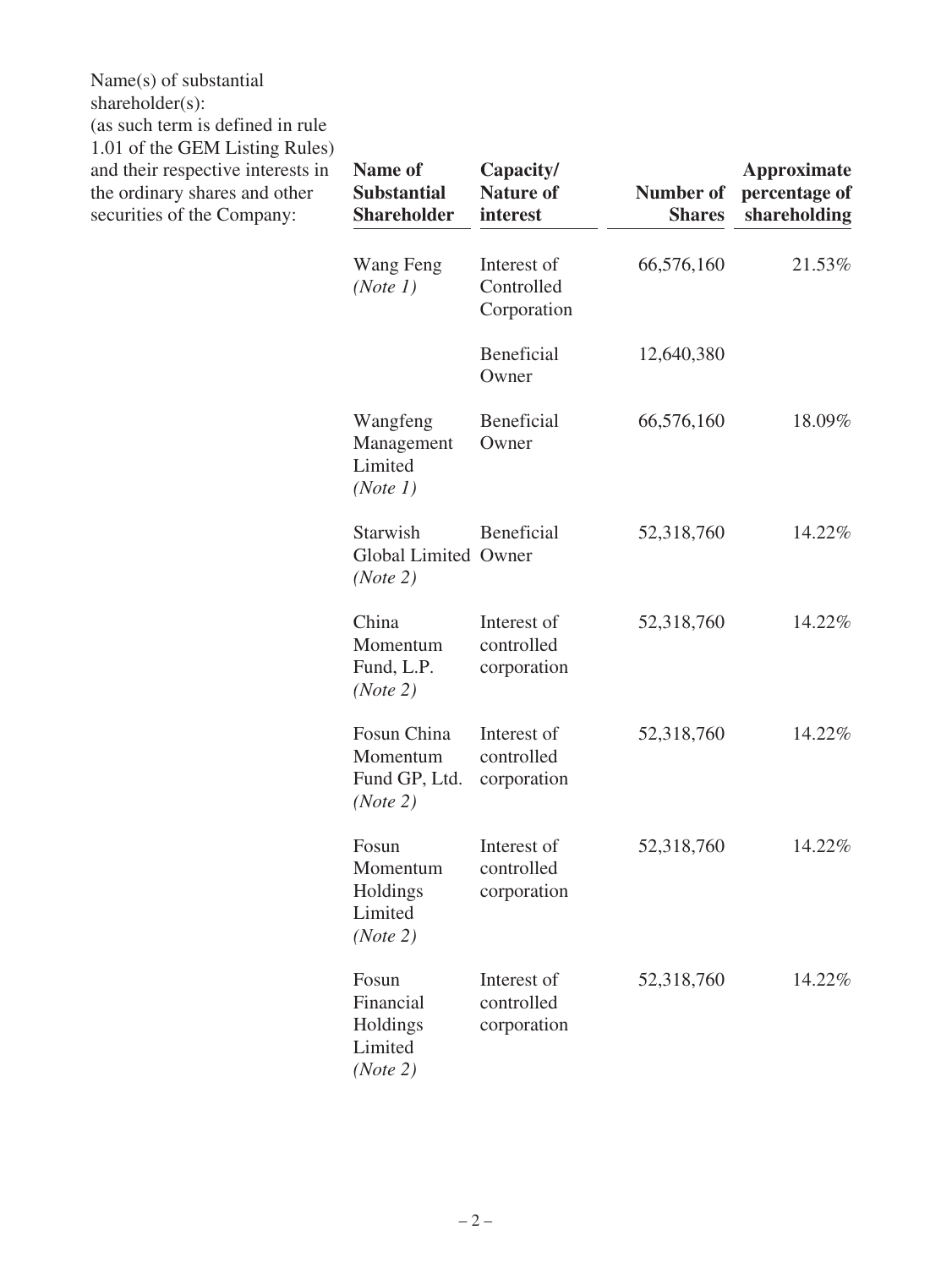Name(s) of substantial shareholder(s): (as such term is defined in rule 1.01 of the GEM Listing Rules) and their respective interests in the ordinary shares and other

securities of the Company:

| <b>Name of</b><br><b>Substantial</b><br><b>Shareholder</b> | Capacity/<br><b>Nature of</b><br>interest                    | <b>Number of</b><br><b>Shares</b> | <b>Approximate</b><br>percentage of<br>shareholding |
|------------------------------------------------------------|--------------------------------------------------------------|-----------------------------------|-----------------------------------------------------|
| Fosun<br>International<br>Limited<br>(Note 2)              | Interest of<br>controlled<br>corporation                     | 52,318,760                        | 14.22%                                              |
| Fosun<br>Holdings<br>Limited<br>(Note 2)                   | Interest of<br>controlled<br>corporation                     | 52,318,760                        | 14.22%                                              |
| Fosun<br>International<br>Holdings<br>Limited<br>(Note 2)  | Interest of<br>controlled<br>corporation                     | 52,318,760                        | 14.22%                                              |
| Guo<br>Guangchang<br>(Note 2)                              | Interest of<br>controlled<br>corporation                     | 52,318,760                        | 14.22%                                              |
| The Core<br><b>Trust</b><br>Company<br>Limited<br>(Note 3) | Trustee of a<br>trust                                        | 36,442,917                        | 9.90%                                               |
| TCT (BVI)<br>Limited<br>(Note 3)                           | A wholly-<br>owned<br>subsidiary of<br>Trustee of a<br>trust | 36,442,917                        | 9.90%                                               |
| Premier<br>Selection<br>Limited<br>(Note 3)                | Nominee for<br>another person                                | 36,442,917                        | 9.90%                                               |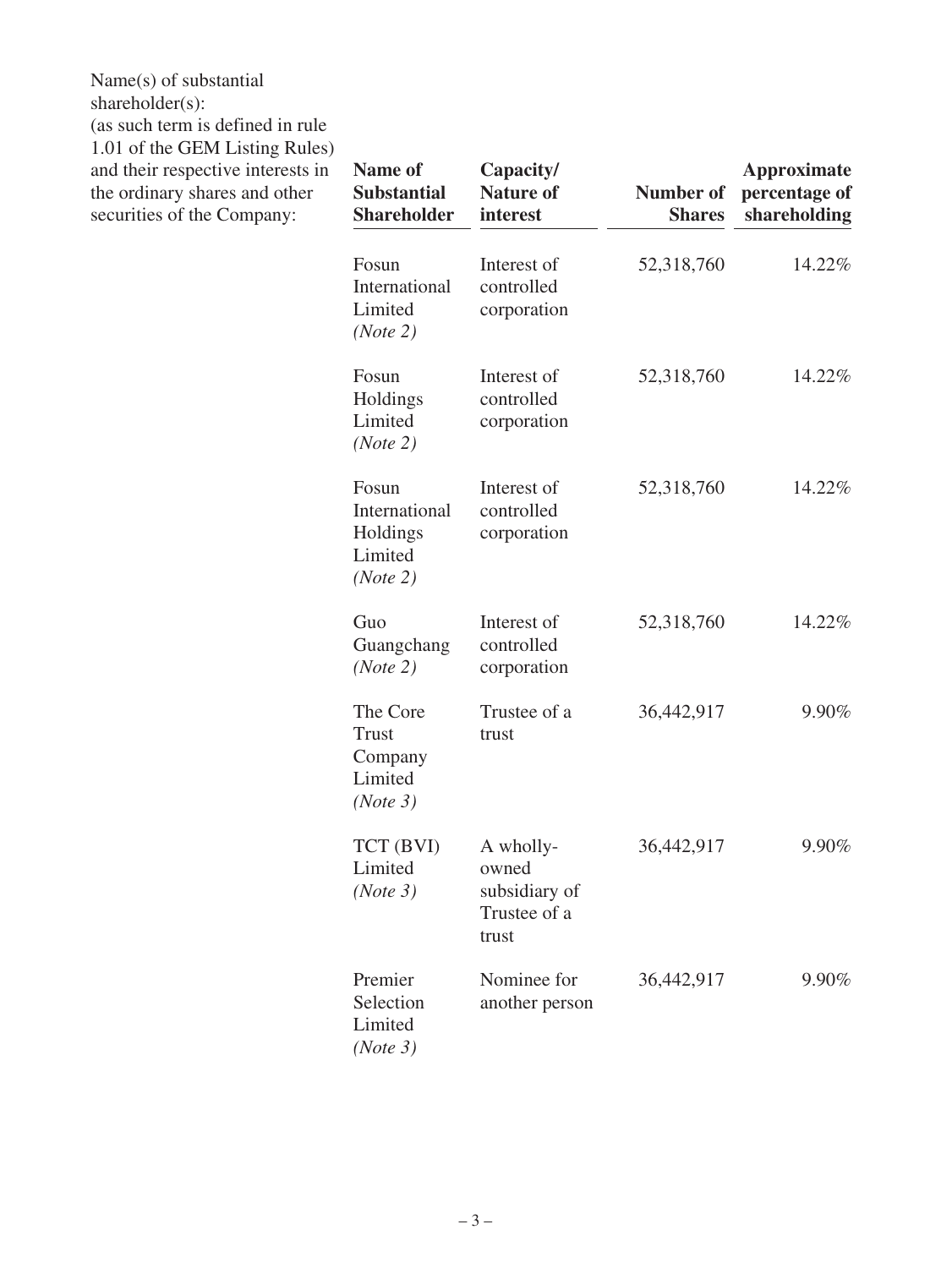#### *Notes:*

- (1) Wang Feng holds the entire issued share capital of Wangfeng Management Limited, which in turn directly holds 66,576,160 Shares. Accordingly, Wang Feng is deemed to be interested in the 66,576,160 Shares held by Wangfeng Management Limited. In addition, Wang Feng is interested in 4,207,072 Shares and 8,433,308 restricted shares unit awards ("RSUs") granted to him under the restricted shares unit scheme of the Company (the "RSU Scheme") entitling him to receive 8,433,308 Shares. Ms. Zhu Li is the wife of Mr. Wang Feng and is deemed to be interested in the Shares interested by Mr. Wang Feng under the Securities and Futures Ordinance (Chapter 571 of the Laws of Hong Kong) ("SFO").
- (2) Starwish Global Limited is wholly-owned by China Momentum Fund, L.P. ("China Momentum"), an exempted limited partnership in Cayman Islands. Fosun China Momentum Fund GP, Ltd. ("Fosun China Momentum") is the general partner of China Momentum and is in turn wholly-owned by Fosun Momentum Holdings Limited ("Fosun Momentum Holdings"). Fosun Momentum Holdings is wholly-owned by Fosun Financial Holdings Limited ("Fosun Financial Holdings") which is in turn wholly-owned by Fosun International Limited ("Fosun International"), a company listed on the Main Board of the Stock Exchange (Stock Code: 00656).

As of May 21, 2021, based on information available on the Stock Exchange, Fosun International is 72.24% owned by Fosun Holdings Limited ("Fosun Holdings") which is in turn wholly-owned by Fosun International Holdings Ltd. ("Fosun International Holdings"), a company controlled as to approximately 85.29% by Mr. Guo Guangchang.

Accordingly, each of Guo Guangchang, Fosun International Holdings, Fosun Holdings, Fosun International, Fosun Financial Holdings, Fosun Momentum Holdings, Fosun China Momentum and China Momentum is deemed to be interest in all the Shares held by Starwish Global Limited under the SFO.

(3) The Core Trust Company Limited, is an independent and professional trustee appointed by the Company to act as the trustee of the RSU Scheme, directly holds the entire issued share capital of TCT (BVI) Limited, which in turn directly holds the entire issued share capital of Premier Selection Limited (the "RSU Nominee"). As at date of this sheet, the RSU Nominee held 36,442,917 Shares and 21,677,270 RSUs were granted and outstanding, among which 16,802,670 RSUs have been vested. The aforementioned RSUs granted include the 8,433,308 RSUs granted to Mr. Wang Feng as described in note (1) above.

Name(s) of company(ies) listed on GEM or the Main Board of the Stock Exchange within the same group as the Company: N/A

Financial year end date: December 31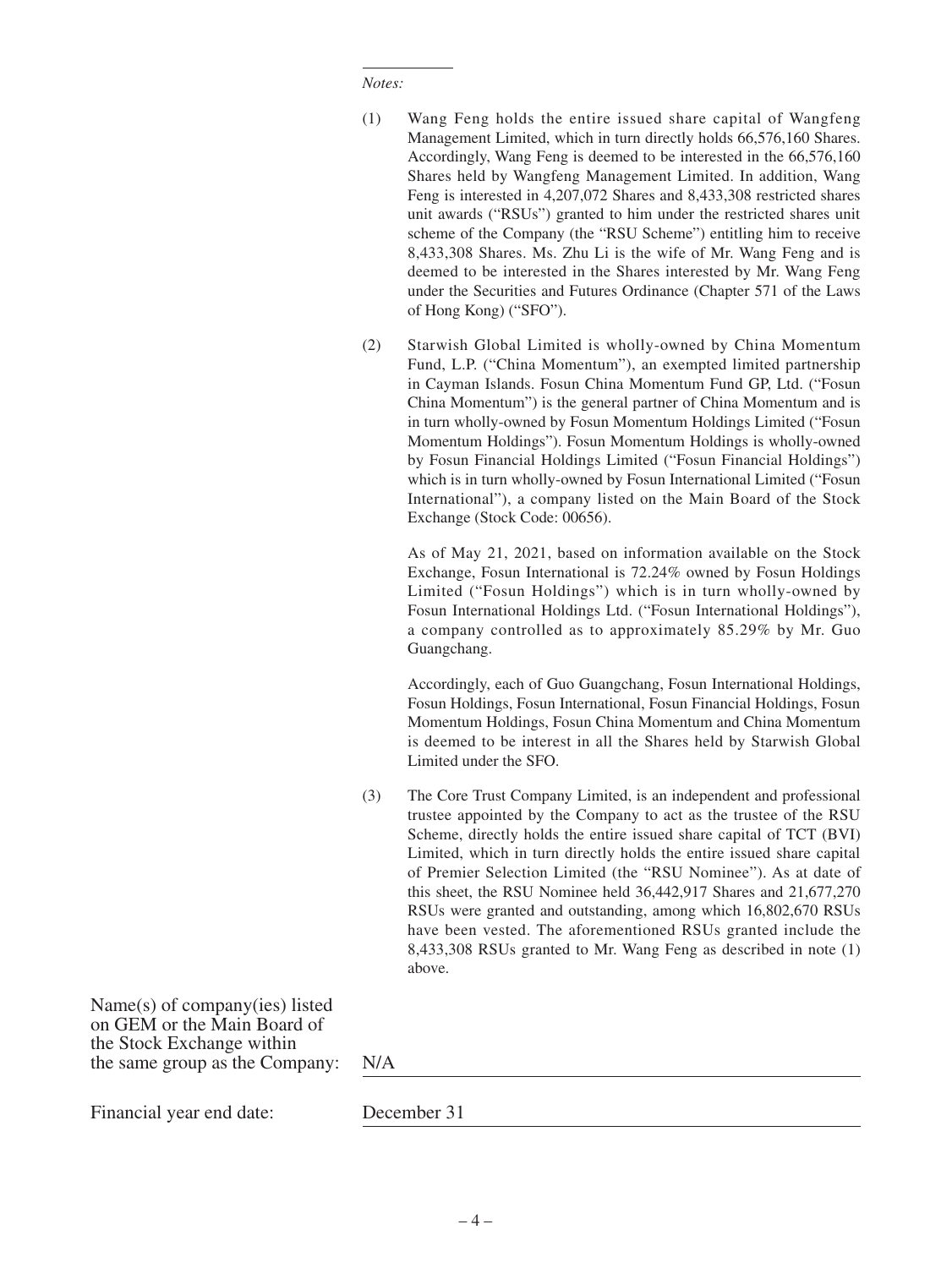| Registered address:                             | Floor 4, Willow House<br>Cricket Square<br>P.O. Box 2804<br>Grand Cayman KY1-1112<br>Cayman Islands                                                                                                                                                                                                                                                                                            |
|-------------------------------------------------|------------------------------------------------------------------------------------------------------------------------------------------------------------------------------------------------------------------------------------------------------------------------------------------------------------------------------------------------------------------------------------------------|
| Head office and principal place<br>of business: | <b>Head Office and Principal Place of Business in the</b><br><b>People's Republic of China:</b><br>5/F, Qiming International Mansion<br><b>Wangjing North Road</b><br>Chaoyang District<br>Beijing<br>The People's Republic of China                                                                                                                                                           |
|                                                 | <b>Principal Place of Business in Hong Kong:</b><br>40th Floor, Dah Sing Financial Centre<br>No. 248 Queen's Road East<br>Wanchai<br>Hong Kong                                                                                                                                                                                                                                                 |
| Web-site address (if applicable):               | www.linekong.com                                                                                                                                                                                                                                                                                                                                                                               |
| Share registrar:                                | Cayman Islands Principal Share Registrar<br>and Transfer Agent:<br>Offshore Incorporations (Cayman) Limited<br>Floor 4, Willow House<br>Cricket Square<br>P.O. Box 2804<br>Grand Cayman KY1-1112<br>Cayman Islands<br><b>Hong Kong Share Registrar:</b><br>Computershare Hong Kong Investor Services Limited<br>Shops 1712-1716, 17th Floor<br><b>Hopewell Centre</b><br>183 Queen's Road East |
|                                                 | Wanchai<br>Hong Kong                                                                                                                                                                                                                                                                                                                                                                           |
| Auditors:                                       | PricewaterhouseCoopers<br><b>Certified Public Accountants</b><br>22/F, Prince's Building<br>Central<br>Hong Kong                                                                                                                                                                                                                                                                               |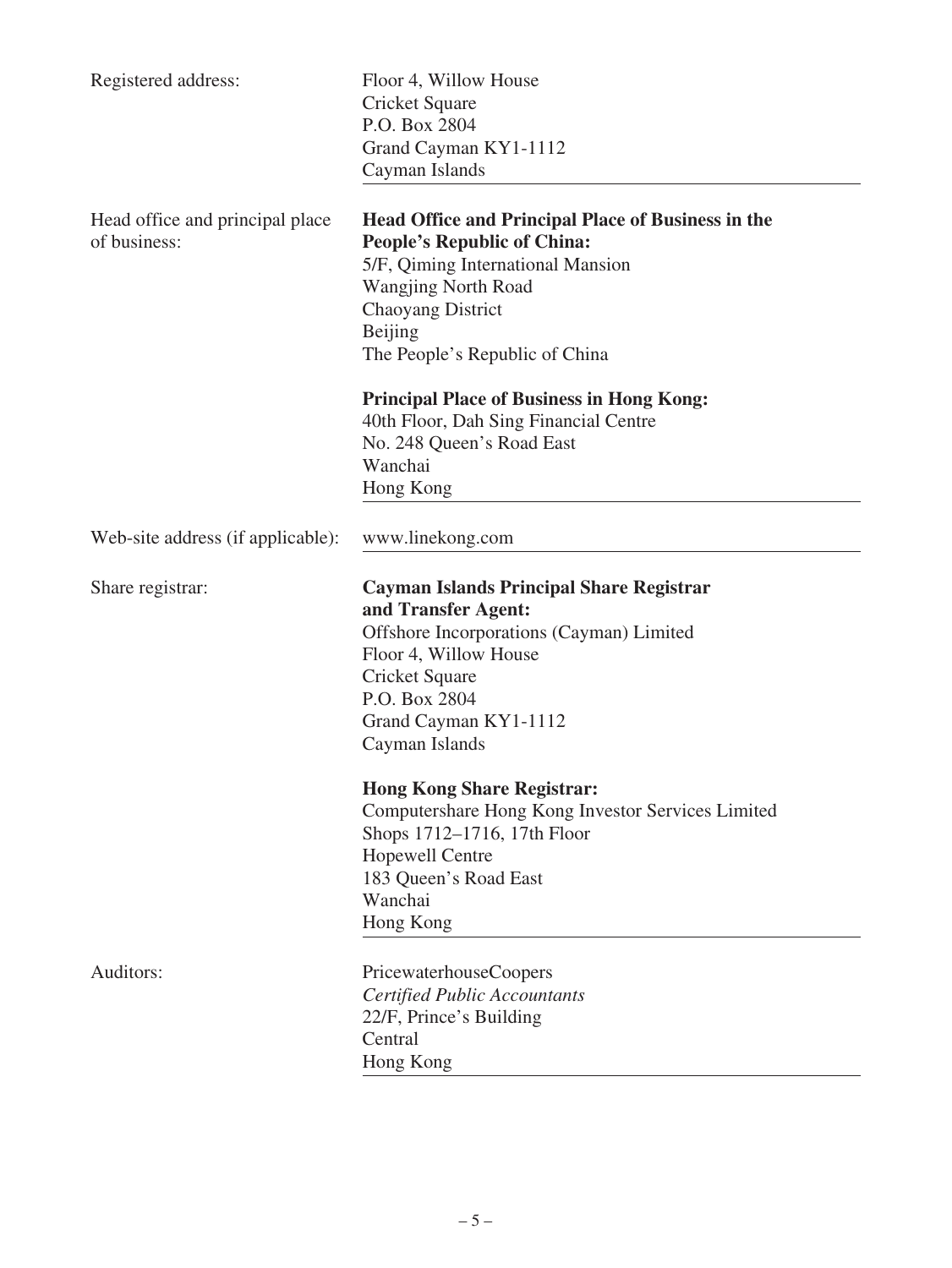# **B. Business activities**

*(Please insert here a brief description of the business activities undertaken by the Company and its subsidiaries.)*

The Group is an online and mobile game developer and publisher and a film producer headquartered in China.

# **C. Ordinary shares**

| Number of ordinary shares in issue:                                                                           | 367,974,964  |
|---------------------------------------------------------------------------------------------------------------|--------------|
| Par value of ordinary shares in issue:                                                                        | US\$0.000025 |
| Board lot size (in number of shares):                                                                         | 500 Shares   |
| Name of other stock exchange(s) on<br>which ordinary shares are also listed:                                  | N/A          |
| <b>Warrants</b><br>D.                                                                                         |              |
| Stock code:                                                                                                   | N/A          |
| Board lot size:                                                                                               | N/A          |
| Expiry date:                                                                                                  | N/A          |
| Exercise price:                                                                                               | N/A          |
| Conversion ratio:<br>(Not applicable if the warrant is<br>denominated in dollar value of<br>conversion right) | N/A          |
| No. of warrants outstanding:                                                                                  | N/A          |
| No. of shares falling to be issued upon<br>the exercise of outstanding warrants:                              | N/A          |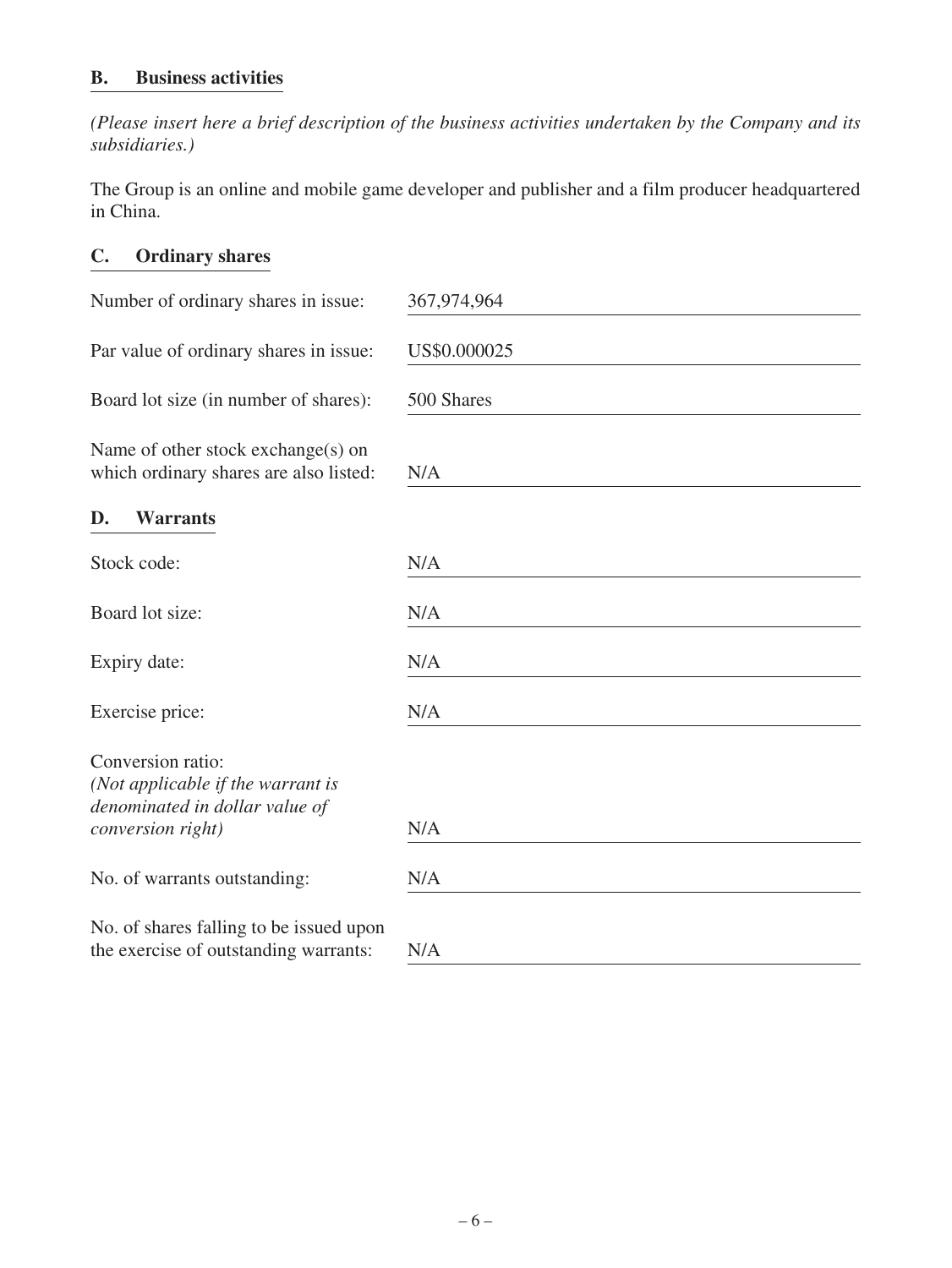## **E. Other securities**

Details of any other securities in issue.

*(i.e. other than the ordinary shares described in C above and warrants described in D above but including options granted to executives and/or employees).*

*(Please include details of stock code if listed on GEM or the Main Board or the name of any other stock exchange(s) on which such securities are listed).*

If there are any debt securities in issue that are guaranteed, please indicate name of guarantor.

On August 12, 2015, the Company granted 1,849,192 share options to subscribe for 1,849,192 shares of the Company to the then chief financial officer of the Company. As of the date hereof, 462,298 share options have been vested and 1,386,894 share options have been lapsed.

On October 9, 2015, the Company granted 6,010,000 share options to subscribe for 6,010,000 shares of the Company to 98 members of staff of the Company, who are not directors, chief executive or substantial shareholders of the Company, or any of their respective associate(s). As of the date hereof, 2,878,750 share options have been vested and 3,131,250 share options have been lapsed.

On June 15, 2016, the Company granted 1,750,000 share options to subscribe for 1,750,000 shares of the Company to 5 members of staff of the Company, who are not directors, chief executive or substantial shareholders of the Company, or any of their respective associate(s). As of the date hereof, 975,000 share options have been vested and 775,000 share options have been lapsed.

On January 18, 2017, the Company granted 9,225,000 share options to subscribe for 9,225,000 shares of the Company to 151 members of staff of the Company, who are not directors, chief executive or substantial shareholders of the Company, or any of their respective associate(s). As of the date hereof, 3,291,250 share options have been vested and 5,933,750 share options have been lapsed.

On April 1, 2019, the Company granted 1,300,000 share options to subscribe for 1,300,000 shares of the Company to an executive director and a senior management of the Company. As of the date hereof, 1,092,000 share options have been vested and 208,000 share options are subject to the vesting schedule and remain outstanding.

On August 16, 2019, the Company granted 860,000 share options to subscribe for 860,000 shares of the Company to 17 members of staff of the Company, who are not directors, chief executive or substantial shareholders of the Company, or any of their respective associate(s). As of the date hereof, 281,250 share options have been vested and 141,250 share options have been lapsed, and the remaining share options are subject to vesting schedule and remain outstanding.

On May 17, 2021, the Company granted 3,645,000 share options to subscribe for 3,645,000 shares of the Company to three executive directors of the Company and 23 members of staff, who are not directors, chief executive or substantial shareholders of the Company, or any of their respective associate(s). As of the date hereof, 700,000 share options have been vested and 2,945,000 share options are subject to the vesting schedule and remain outstanding.